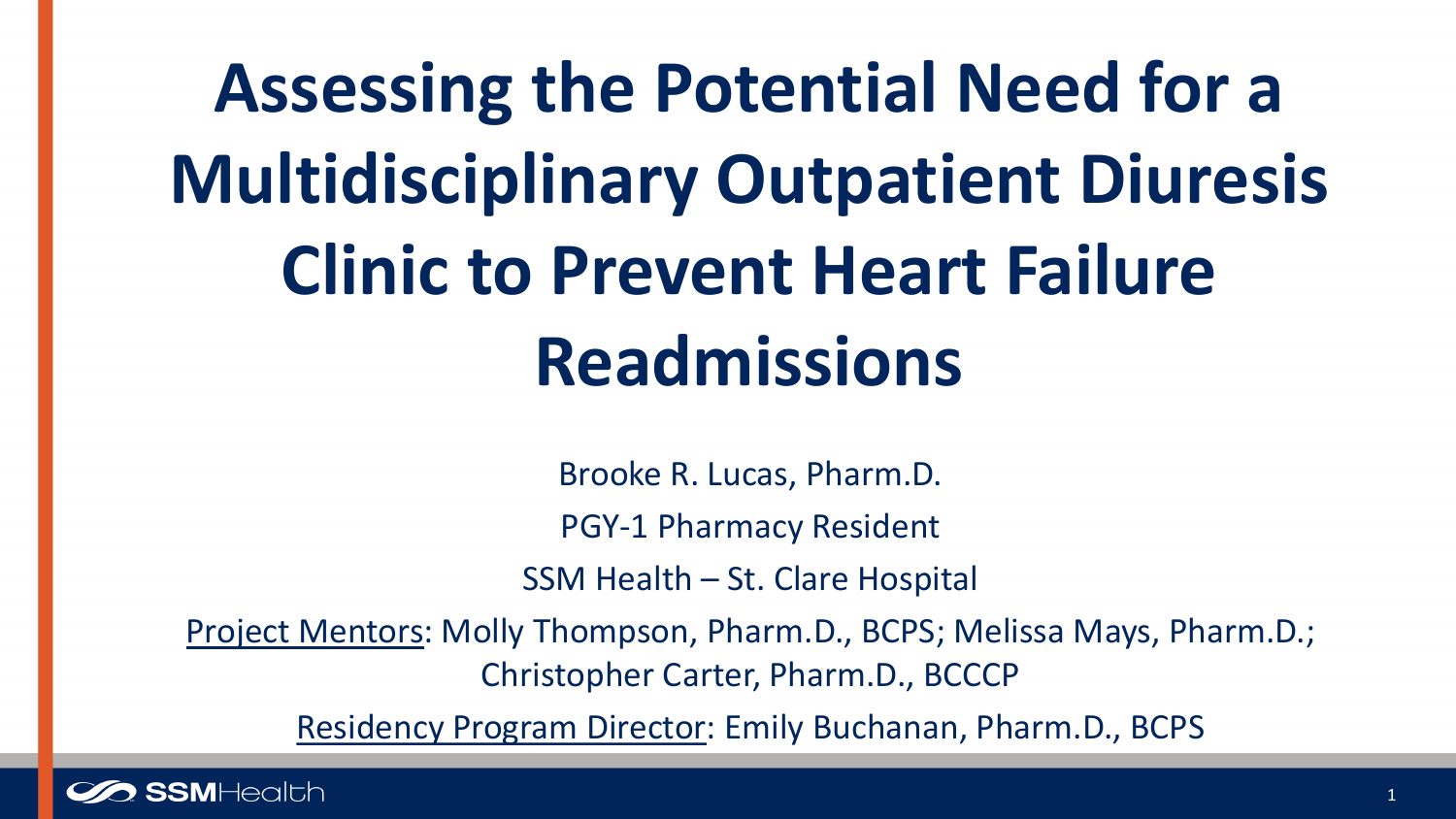### **Disclosures**

• The speaker has no actual or potential conflicts of interest in relation to this presentation.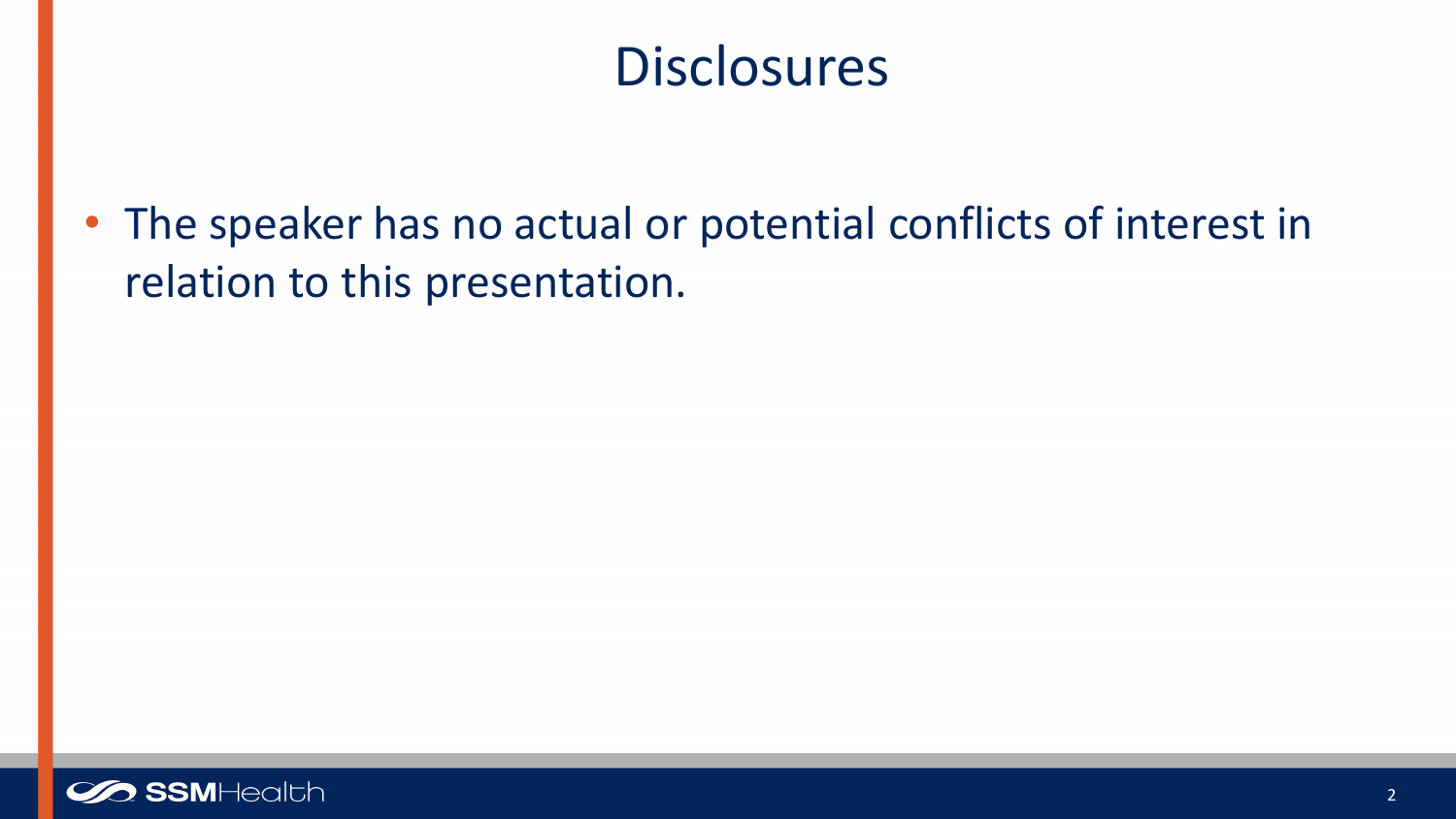## Background

- HF is prevalent among nearly 6.5 million people today with an expected 8 million people living with a HF diagnosis by 2030<sup>1</sup>
- Hospital readmissions occur in nearly 20% of HF patients within 30 days following hospital discharge2
- CMS implemented Hospital Readmission Reduction Program in 20123
- Total annual expenditure for HF  $\sim$  \$31 billion<sup>4</sup>
- Pharmacist-led clinics and outpatient diuresis clinics have shown to decrease readmissions and cost<sup>5</sup>

1. Benjamin EJ, et al. *Circulation.* 2019;139:e56-e528. 2. Kwok CS, et al. *Am J Cardiol.* 2019;00:1-10. 3. Hospital Readmissions Reduction Program (HRRP). (2020). 4. Ziaeian B, et al. *Prog Cardiovasc Dis*. 2016;58(4):379-385. 5. Peeples L. *Pharmacy Practice News.* 2019.

HF = heart failure CMS = Centers for Medicare and Medicaid Services

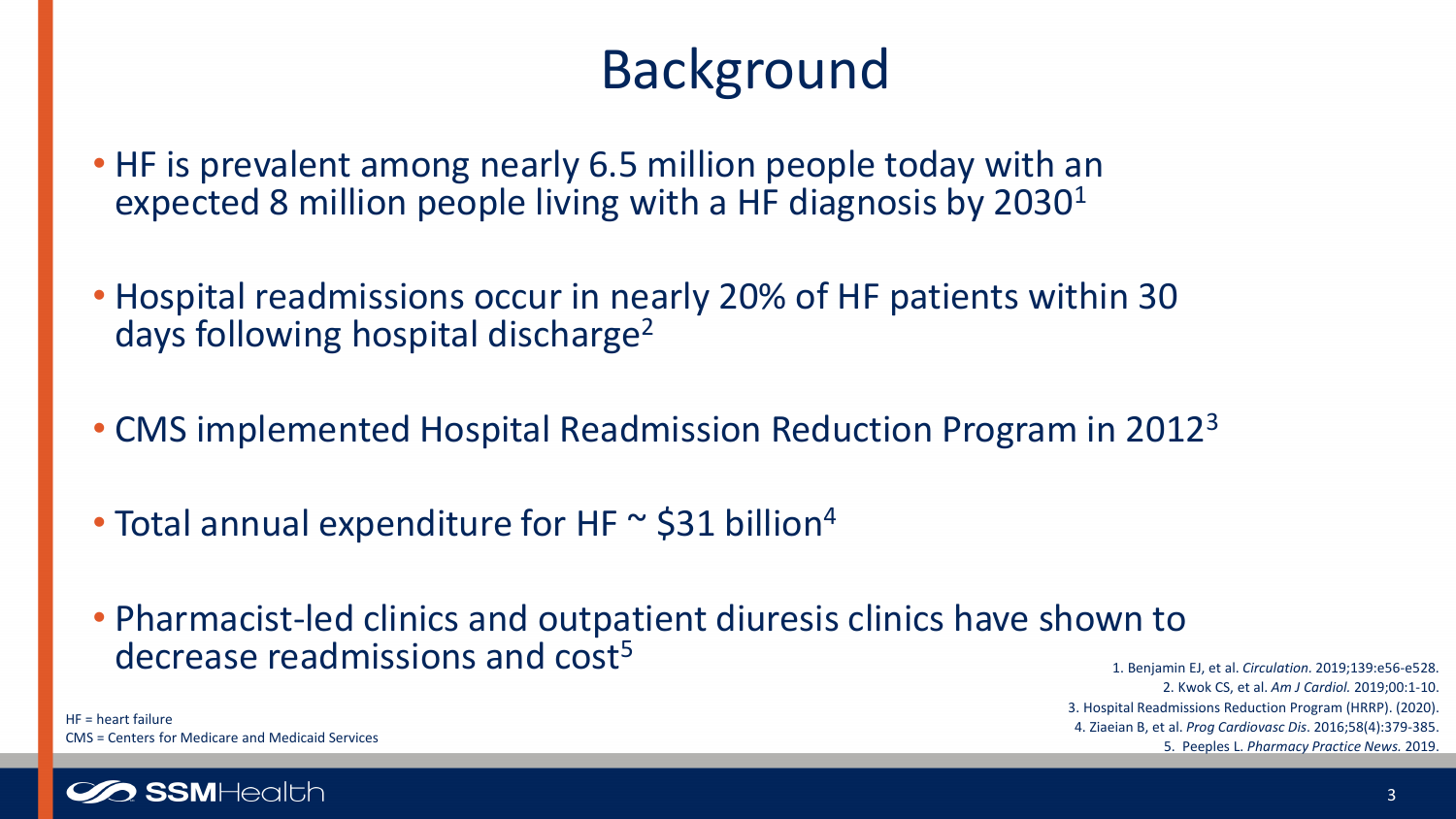### Previous Studies

|                   | Makadia S et al.                                                                                          | Roberts JD, et al.                                                                                   | Al-Bawardy R, et al.                                                                                                                  |
|-------------------|-----------------------------------------------------------------------------------------------------------|------------------------------------------------------------------------------------------------------|---------------------------------------------------------------------------------------------------------------------------------------|
| Year              | 2015                                                                                                      | 2018                                                                                                 | 2019                                                                                                                                  |
| <b>Study Type</b> | Prospective                                                                                               | Retrospective                                                                                        | Retrospective                                                                                                                         |
| Purpose           | To examine the impact of an<br>IV diuretic multidisciplinary<br>clinic for heart failure<br>patients      | To determine if outpatient<br>diuretic therapy results in<br>reduced hospital admissions             | To determine if attendance<br>to pharmacist-led clinic<br>would reduce 30-day<br>readmission rate                                     |
| <b>Results</b>    | <b>Outpatient HF management</b><br>reduced hospitalization days<br>and patient cost<br>$(p-value < 0.01)$ | 66% of HF patients avoided<br>hospitalization by treatment<br>with outpatient IV diuretic<br>therapy | Pharmacist roles in<br>medication optimization and<br>education revealed reduced<br><b>30-day readmissions</b><br>$(p-value = 0.063)$ |

Makadia S, et al. *Am J Med.* 2015;128(5):527-531. Roberts JD, et al. *J Card Fail.* 2018;24(8):S129. IV = intravenous Al-Bawardy R, et al. *Curr Probl Cardiol.* 2019;00:1-14.



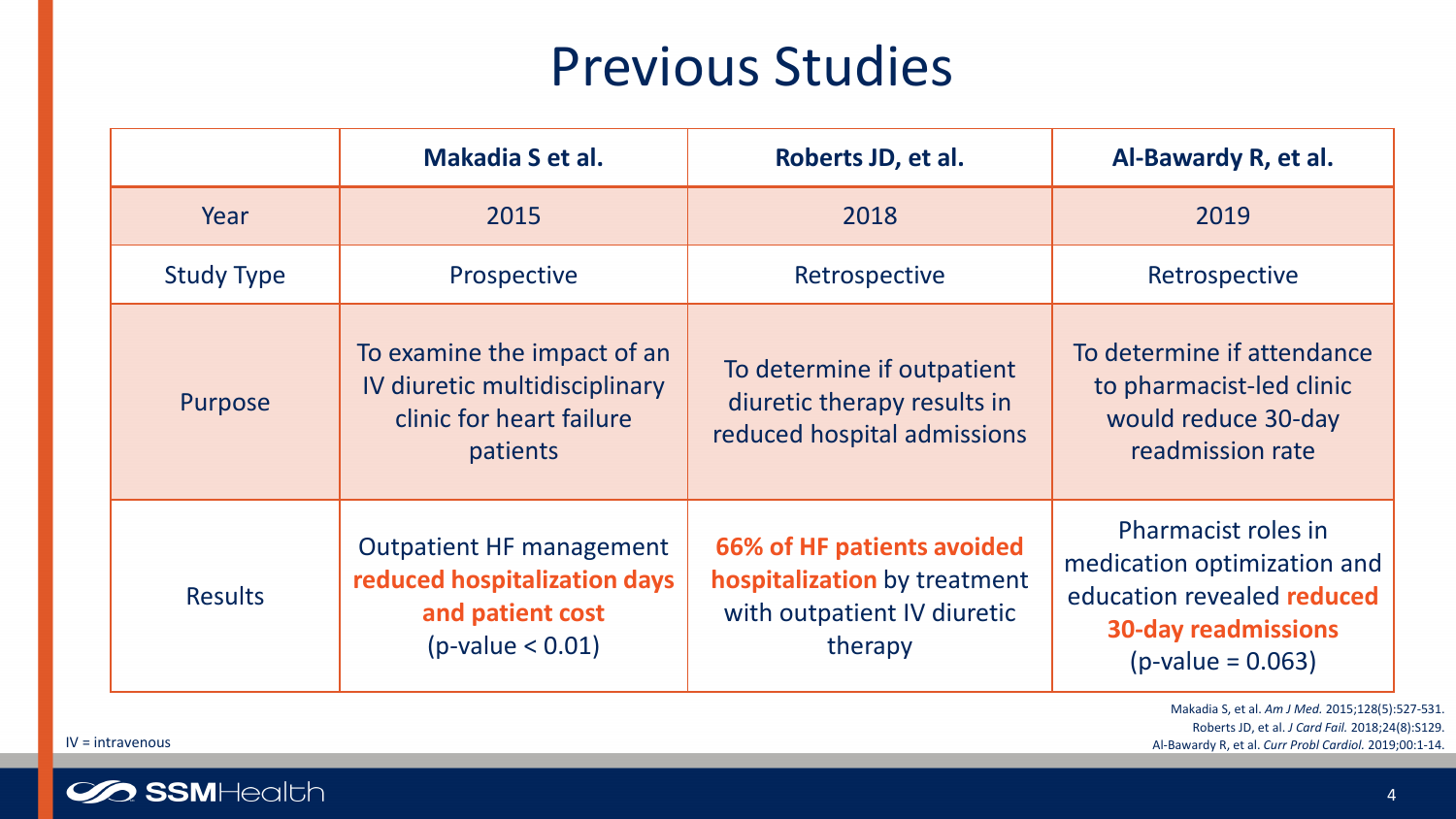### SSM Health – St. Clare Hospital

- Heart failure 30-day readmissions
	- 19.2% between April 1, 2018 through March 31, 2019

• AHA national heart failure readmission rate = 21.4%

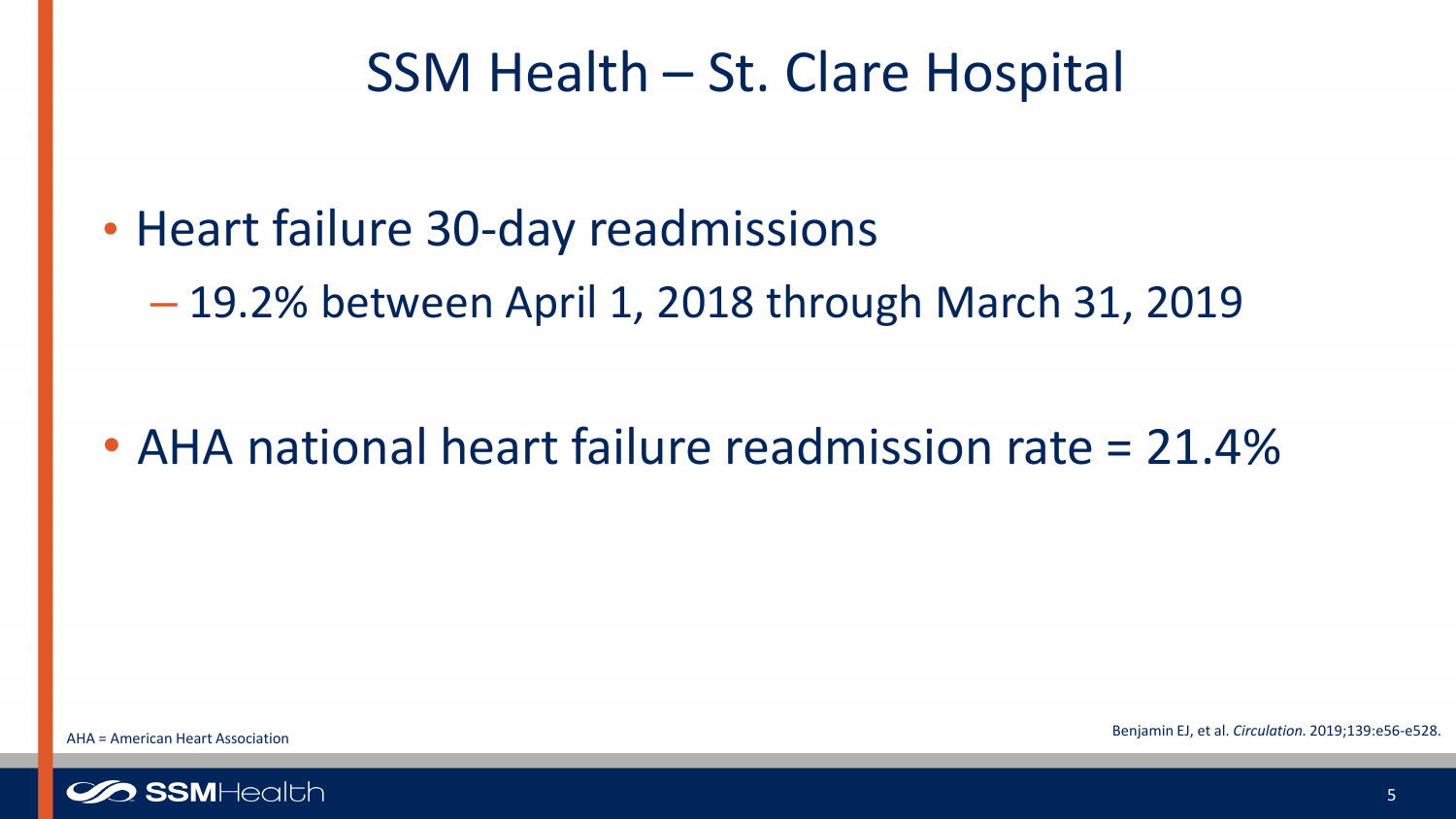## Study Purpose

• To identify the number of preventable HF readmissions to SSM Health – St. Clare Hospital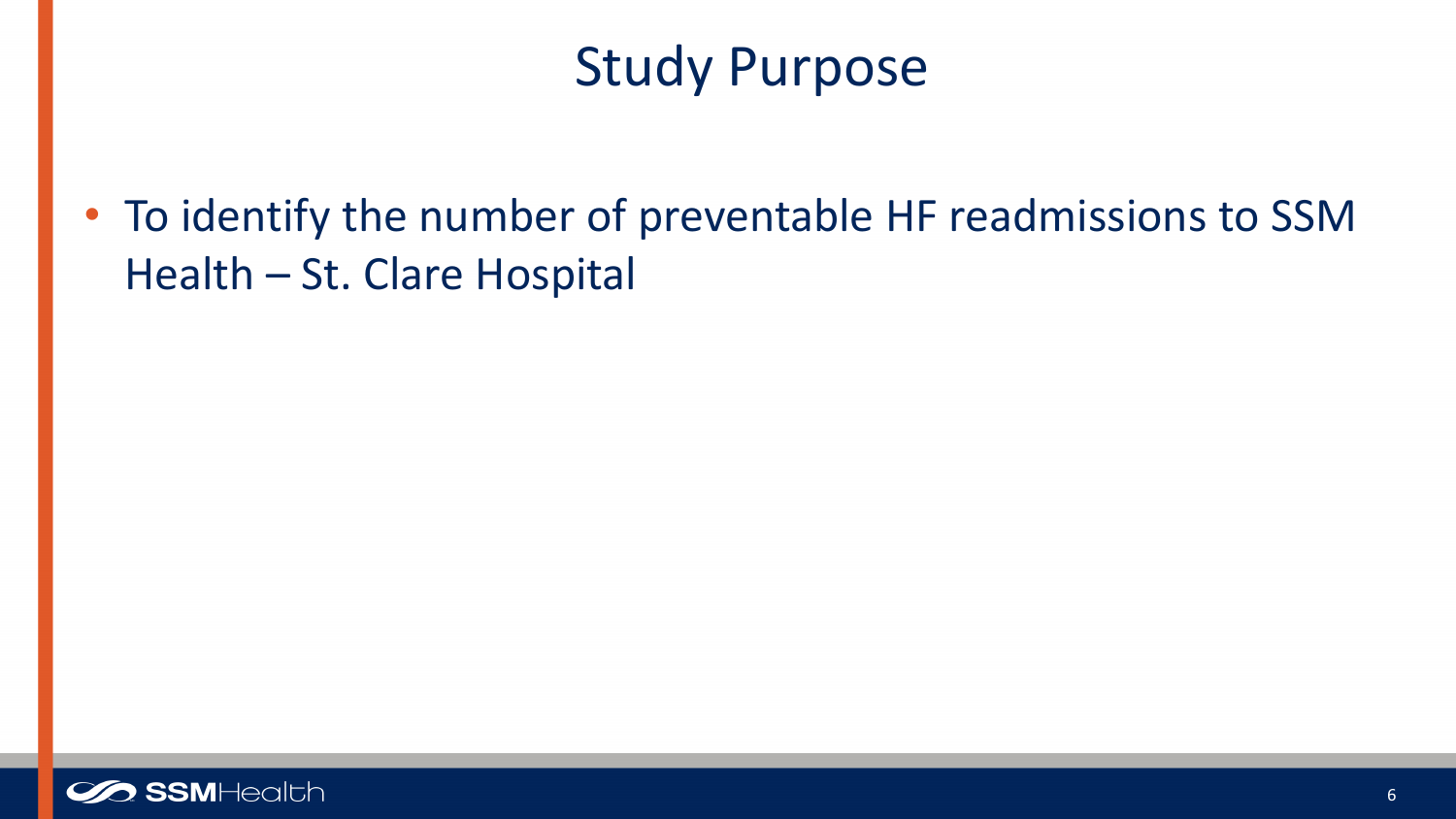## Methods

- Study design
	- Single center
	- Retrospective
	- Chart review
- Study period
	- April 1, 2018 March 31, 2019
- Approved by the SSM Health Institutional Review Board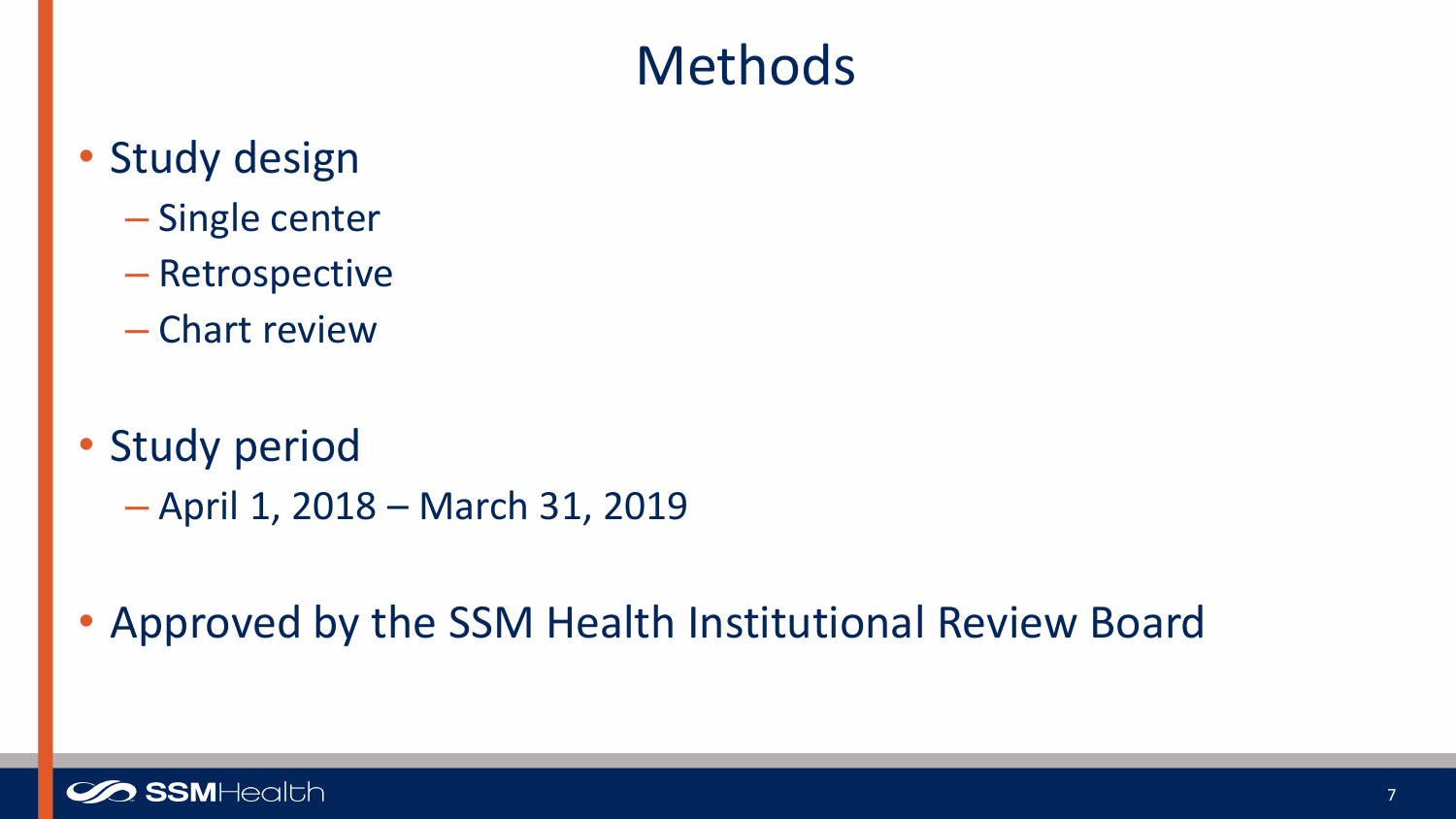## Inclusion Criteria

- Hospital readmission within 30 days post-discharge
- HF Diagnosis
	- ICD 10 codes for index admission including: I11.0, I13.0, I13.2, I50 I50.9
- Signs/symptoms of acute HF
	- Dyspnea/shortness of breath
	- Edema/volume overload/weight gain > 3 lbs in one day or 5 lbs within one week
	- Exercise intolerance
	- Weakness/fatigue
- Age  $>$  18 years

ICD = International Classification of Disease

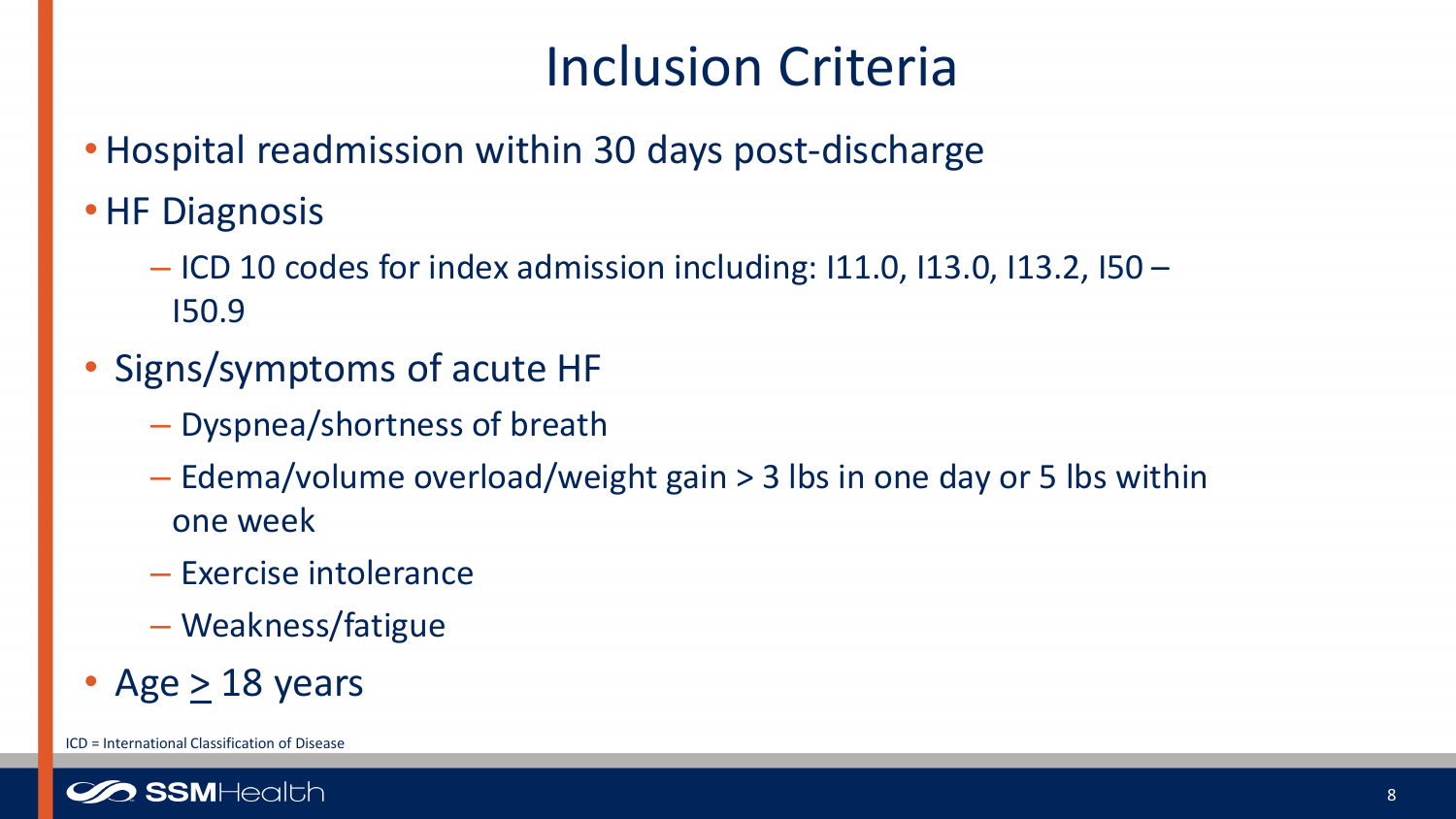## Exclusion Criteria

- Hospital encounter in which a patient expired
- Receiving dialysis prior to hospitalization
- No IV diuretic therapy within first 24 hours of hospitalization

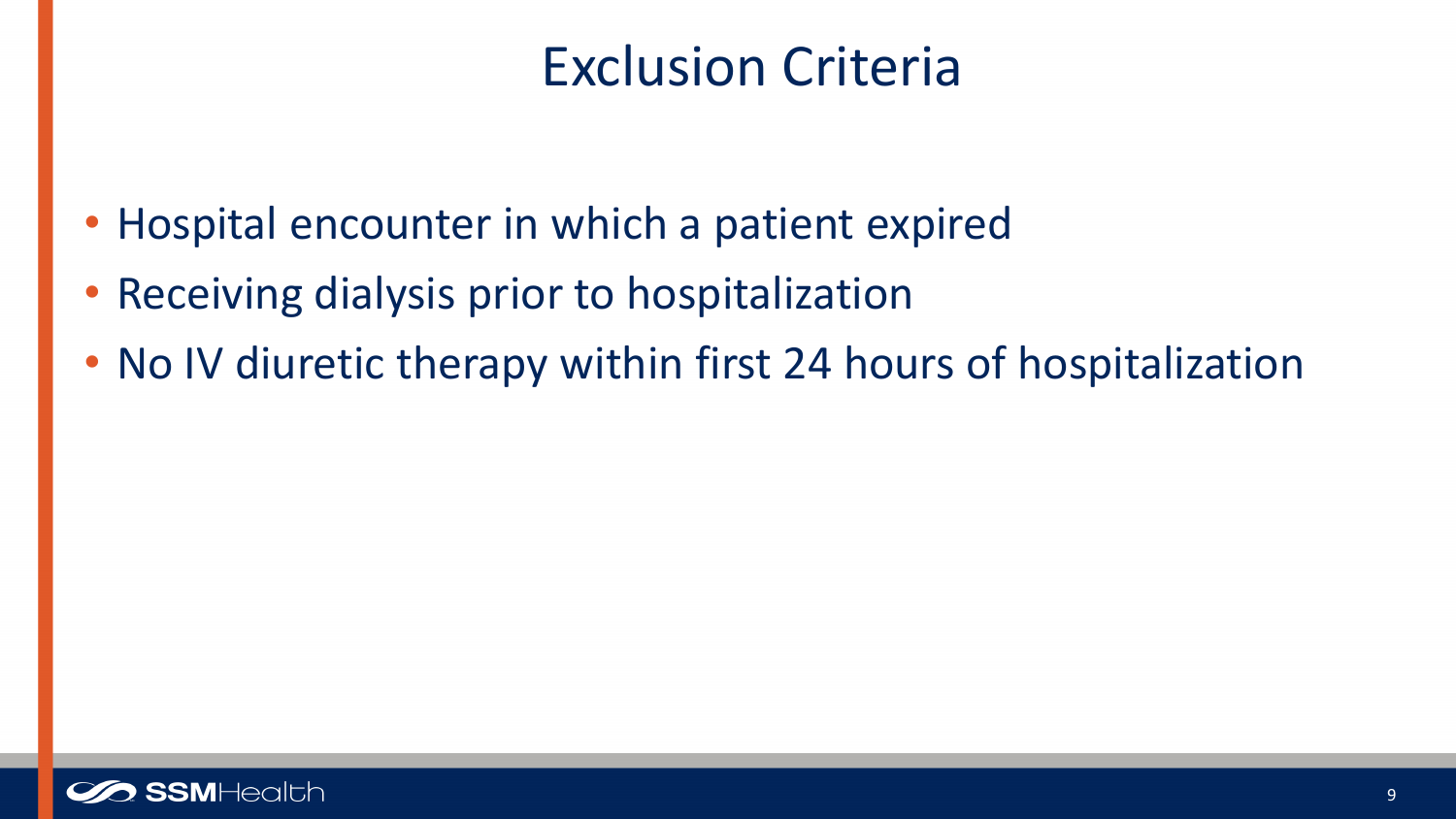## Primary Outcome

- Number of preventable 30-day readmissions for acute HF
	- Preventable: patients admitted to the hospital solely for the treatment of heart failure with IV diuretics

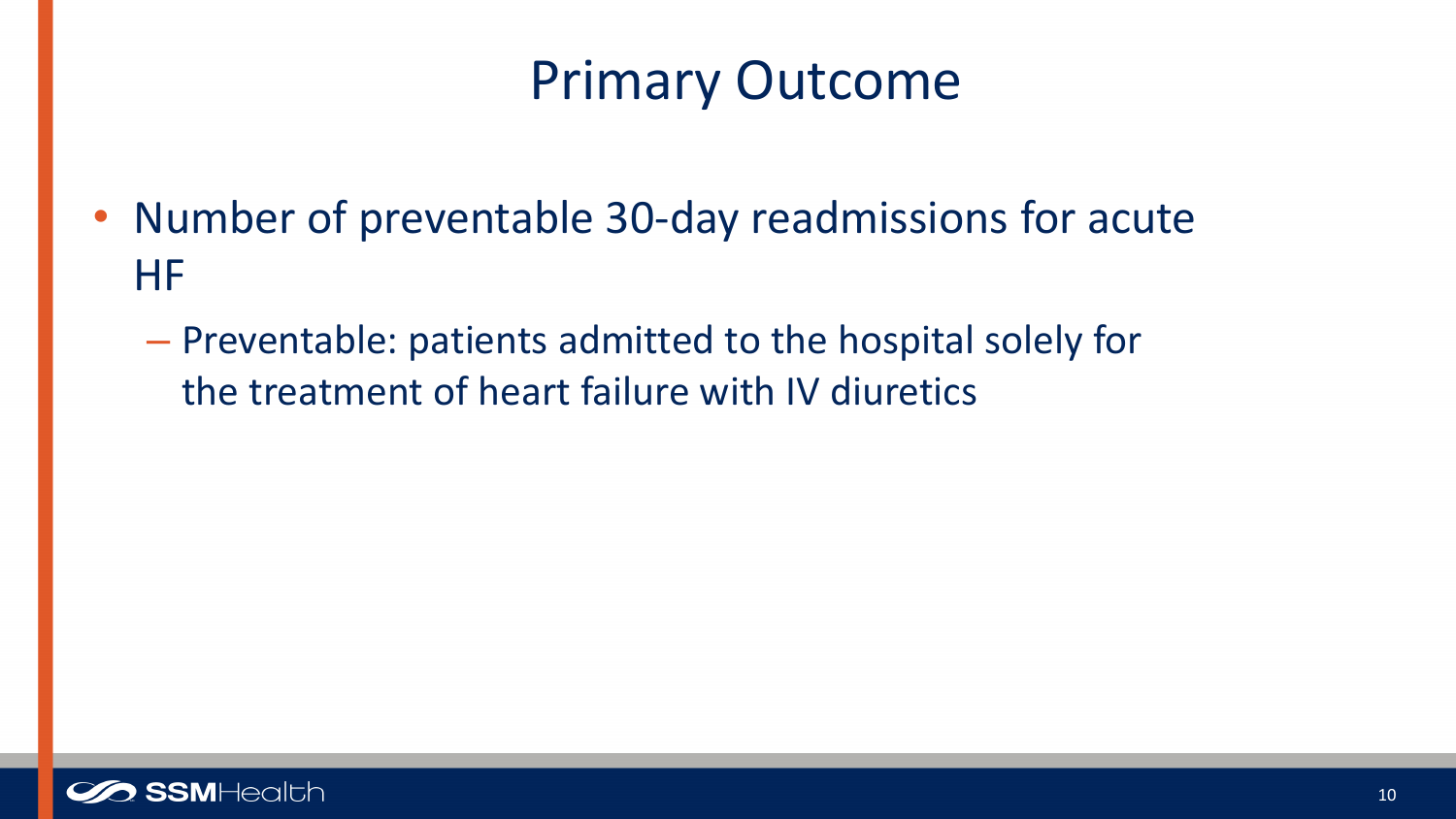## Secondary Outcomes

- Hospital supply expense
	- Supply expense for the APD x LOS
- Total number of HF-related hospital admissions within study duration
- Length of hospital stay
- Adverse effects associated with IV diuretic use
- Optimization opportunities for HF medications

APD = average patient day LOS = length of stay

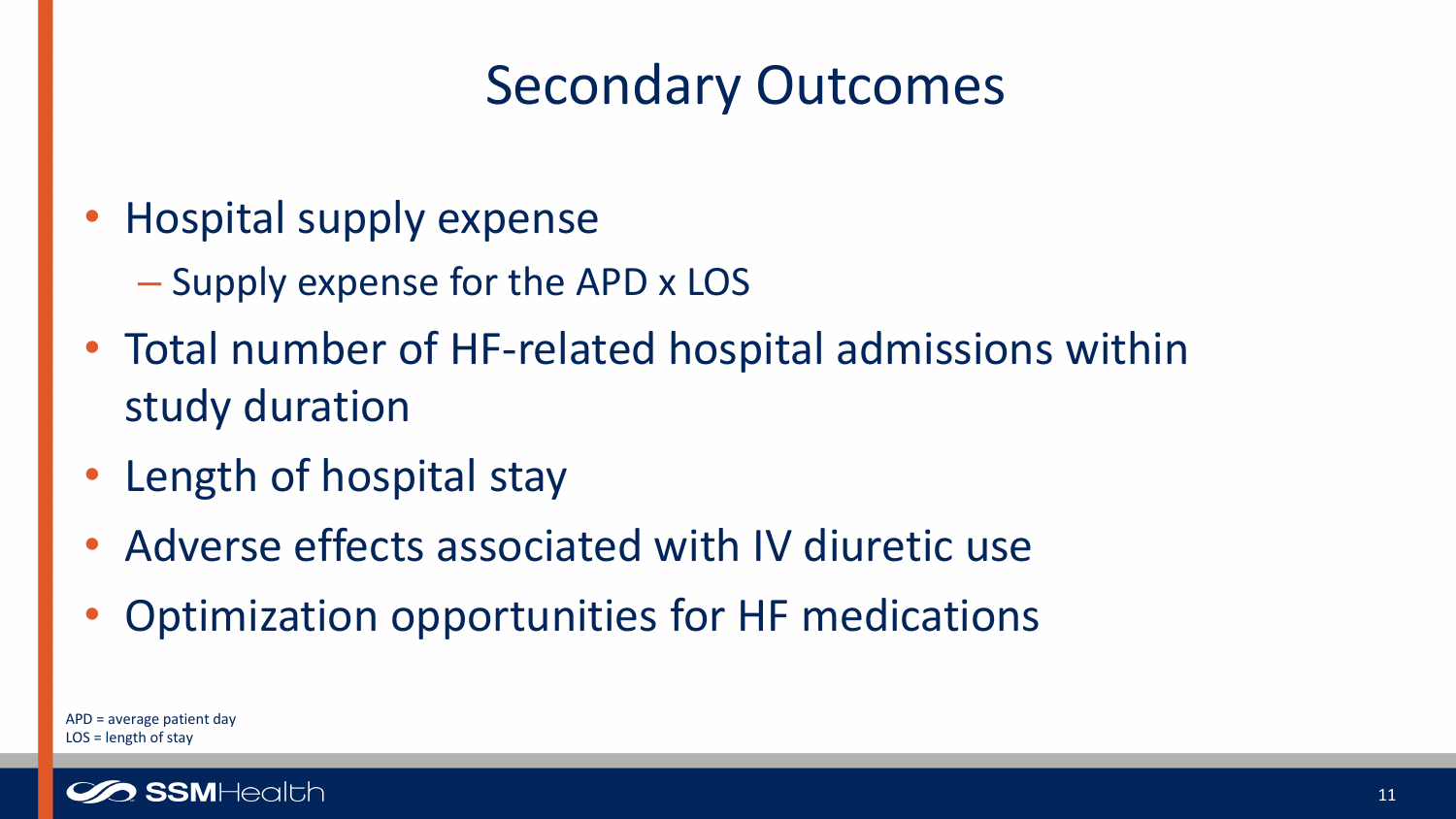#### Additional Data Points Collected

| <b>Baseline characteristics</b> |  |  |  |
|---------------------------------|--|--|--|
| Age                             |  |  |  |
| Gender                          |  |  |  |
| Weight                          |  |  |  |
| <b>Height</b>                   |  |  |  |
| <b>Dialysis history</b>         |  |  |  |
| <b>Blood pressure</b>           |  |  |  |
| <b>Heart rate</b>               |  |  |  |
| <b>Temperature</b>              |  |  |  |
| <b>Oxygen saturation</b>        |  |  |  |
| Serum creatinine                |  |  |  |
| <b>Creatinine clearance</b>     |  |  |  |

| <b>Heart failure and hospital data</b> |
|----------------------------------------|
| <b>ICD</b> code                        |
| Weight gain prior to arrival           |
| Signs and symptoms of acute HF         |
| <b>Ejection fraction</b>               |
| Opportunities for optimization         |
| Date of admission                      |
| IV diuretic given during admission     |
| IV furosemide dose equivalents*        |
| Urine output                           |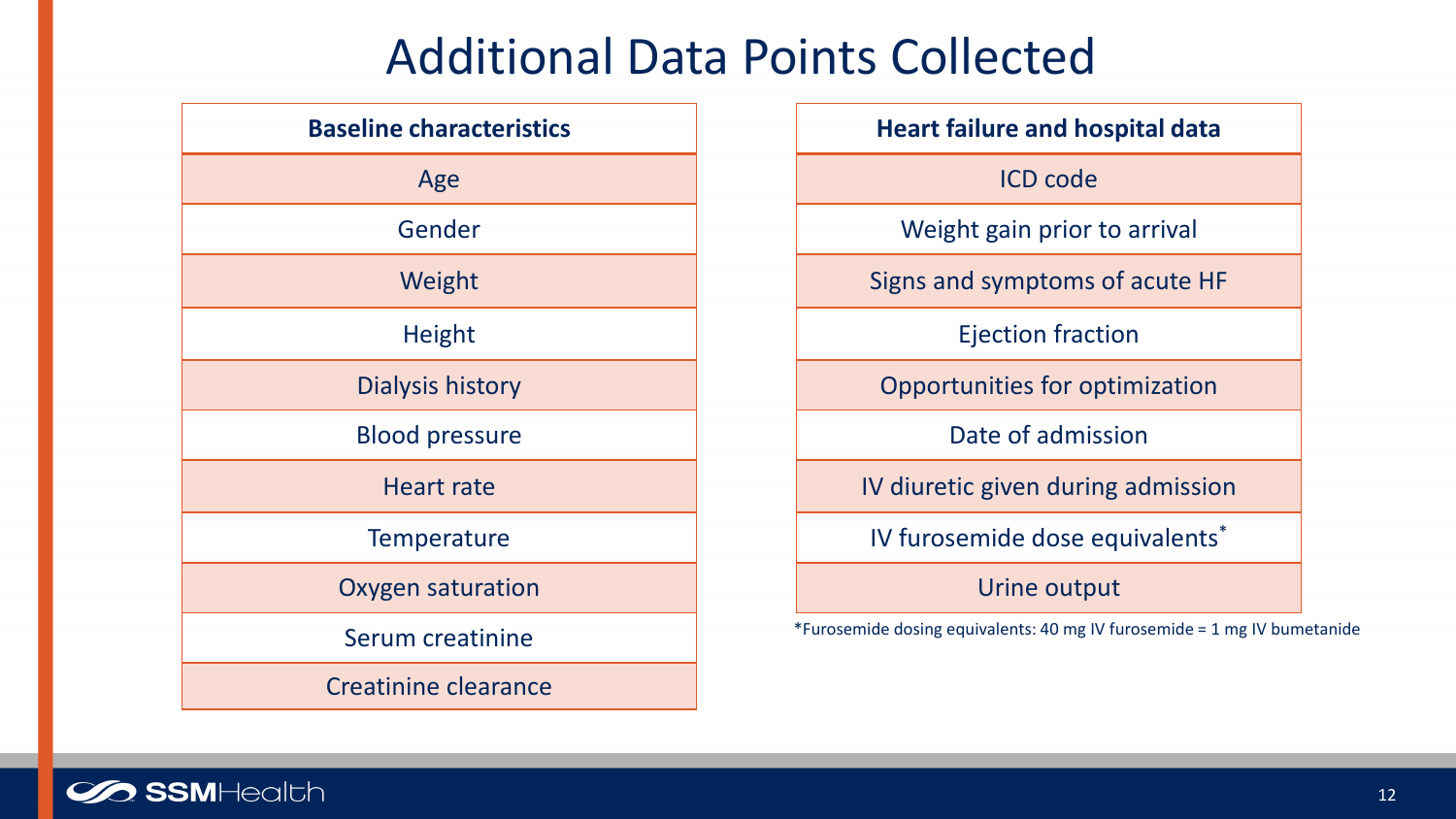## Statistical Analysis

| <b>Outcomes</b>                                                                                                       | <b>Data Type</b>             | <b>Statistical Test</b> |
|-----------------------------------------------------------------------------------------------------------------------|------------------------------|-------------------------|
| Primary:<br>Number of preventable 30-day<br>$\bullet$<br>readmissions for acute HF                                    | <b>Nominal</b>               | <b>Descriptive</b>      |
| Secondary:<br>Financial consequences of<br>$\bullet$                                                                  | Continuous                   |                         |
| readmission<br>Total number of HF-related<br>$\bullet$                                                                | Continuous                   |                         |
| hospitalizations in 1 year<br>Length of hospital stay<br>$\bullet$<br>Adverse effects associated with IV<br>$\bullet$ | Continuous<br><b>Nominal</b> | <b>Descriptive</b>      |
| diuretic use                                                                                                          |                              |                         |
| <b>Optimization of HF medications</b><br>$\bullet$                                                                    | <b>Nominal</b>               |                         |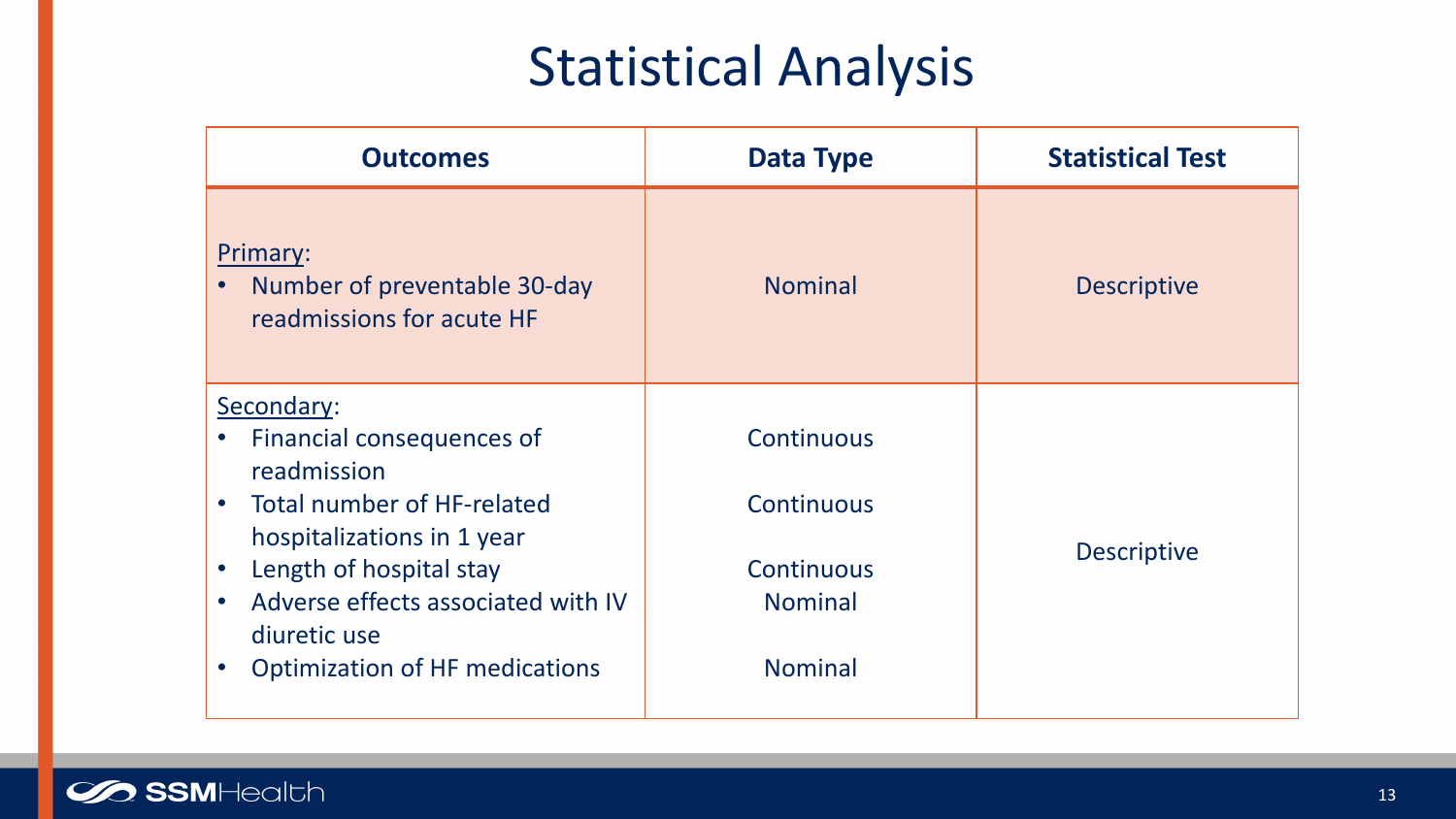#### Study Sample

108 patients reviewed

> 15 patients excluded

7 – dialysis 3 – no symptoms of acute HF 5 – no IV diuretics within 24 hours of hospitalization

#### 93 total patients **included**

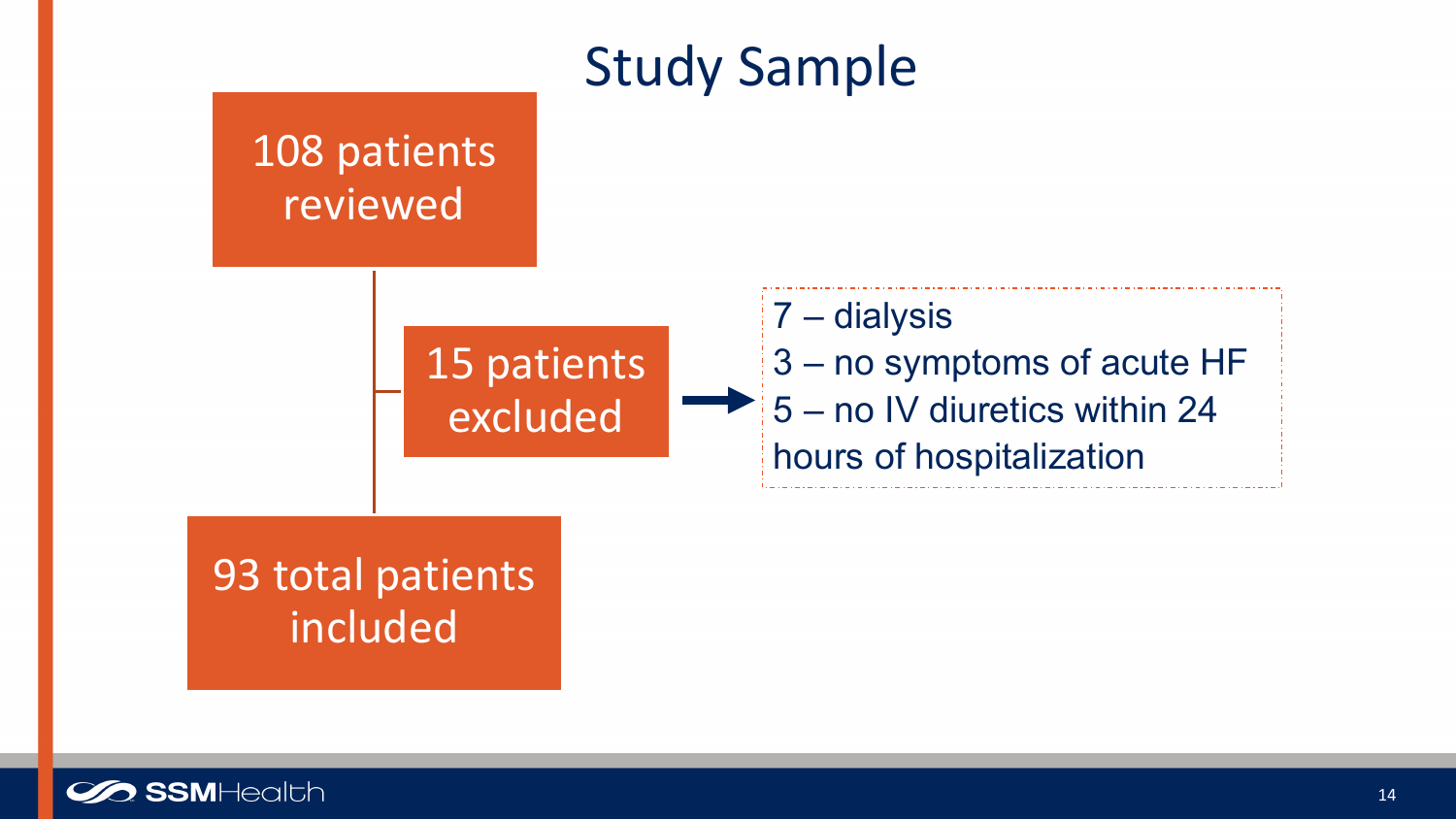| <b>Patient Baseline Characteristics (n = 93)</b> |                |  |  |
|--------------------------------------------------|----------------|--|--|
| Age (years), mean ± SD<br>$72.4 \pm 13.93$       |                |  |  |
| Gender (males), n (%)                            | 53 (56.9)      |  |  |
| BMI ( $\text{kg/m}^2$ ), mean $\pm$ SD           | $29.8 \pm 8.9$ |  |  |
| Signs/symptoms of acute HF, n (%)                |                |  |  |
| Dyspnea/SOB                                      | 84 (90.3)      |  |  |
| Edema                                            | 67 (72.0)      |  |  |
| <b>Weight gain PTA</b>                           | 37 (39.8)      |  |  |
| Weakness/fatigue                                 | 35 (37.6)      |  |  |
| Exercise intolerance                             | 29(31.2)       |  |  |
| Ejection fraction, n (%)                         |                |  |  |
| <b>HFrEF</b>                                     | 40(43)         |  |  |
| <b>HFpEF</b>                                     | 53 (57)        |  |  |

BMI = body mass index PTA = prior to arrival SOB = shortness of breath HFrEF: heart failure with reduced ejection fraction HFpEF: heart failure with preserved ejection fraction

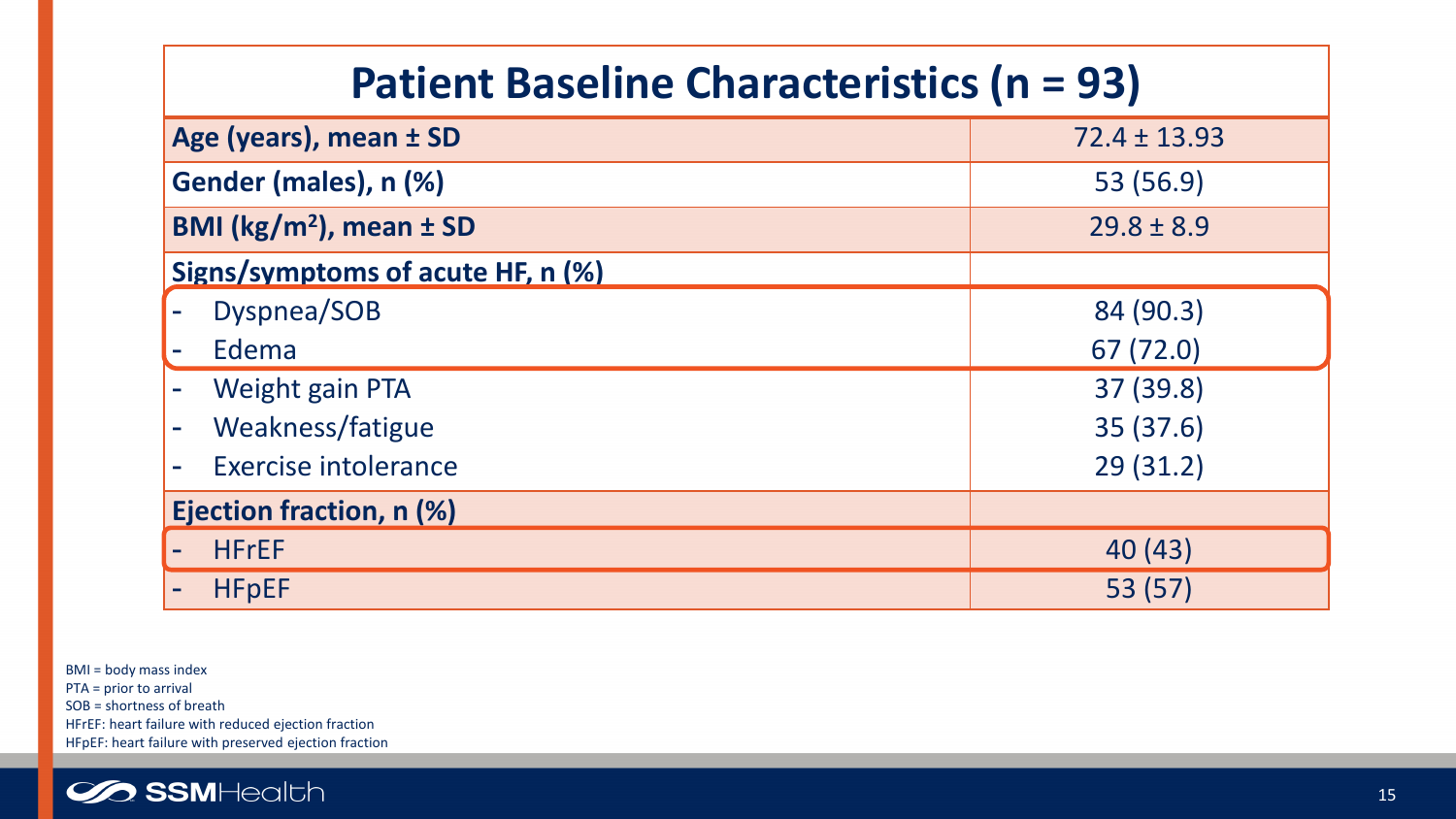| Heart Failure Medications PTA (n = 93) |             |  |  |  |
|----------------------------------------|-------------|--|--|--|
| <b>Drug class/name</b><br>n(%)         |             |  |  |  |
| <b>ACE-I/ARB</b>                       | 28(30.1)    |  |  |  |
| <b>Beta-blocker</b>                    | 60 (64.5)   |  |  |  |
| <b>Aldosterone antagonist</b>          | 15(16.1)    |  |  |  |
| <b>Nitrates</b>                        | 18 (19.4)   |  |  |  |
| <b>Hydralazine</b>                     | 19(20.4)    |  |  |  |
| <b>ARNI</b>                            | 0(0)        |  |  |  |
| <b>Ivabradine</b>                      | 0(0)        |  |  |  |
| <b>Diuretics</b>                       | $67*(71.0)$ |  |  |  |
| Loop                                   | 63 (94.0)   |  |  |  |
| Thiazide                               | 4(6.0)      |  |  |  |
| Metolazone                             | 3(4.5)      |  |  |  |

\*3 patients on a combination of diuretics

ACE-I = angiotensin-converting enzyme inhibitor ARB = angiotensin receptor blocker ARNI = Angiotensin receptor-neprilysin inhibitor

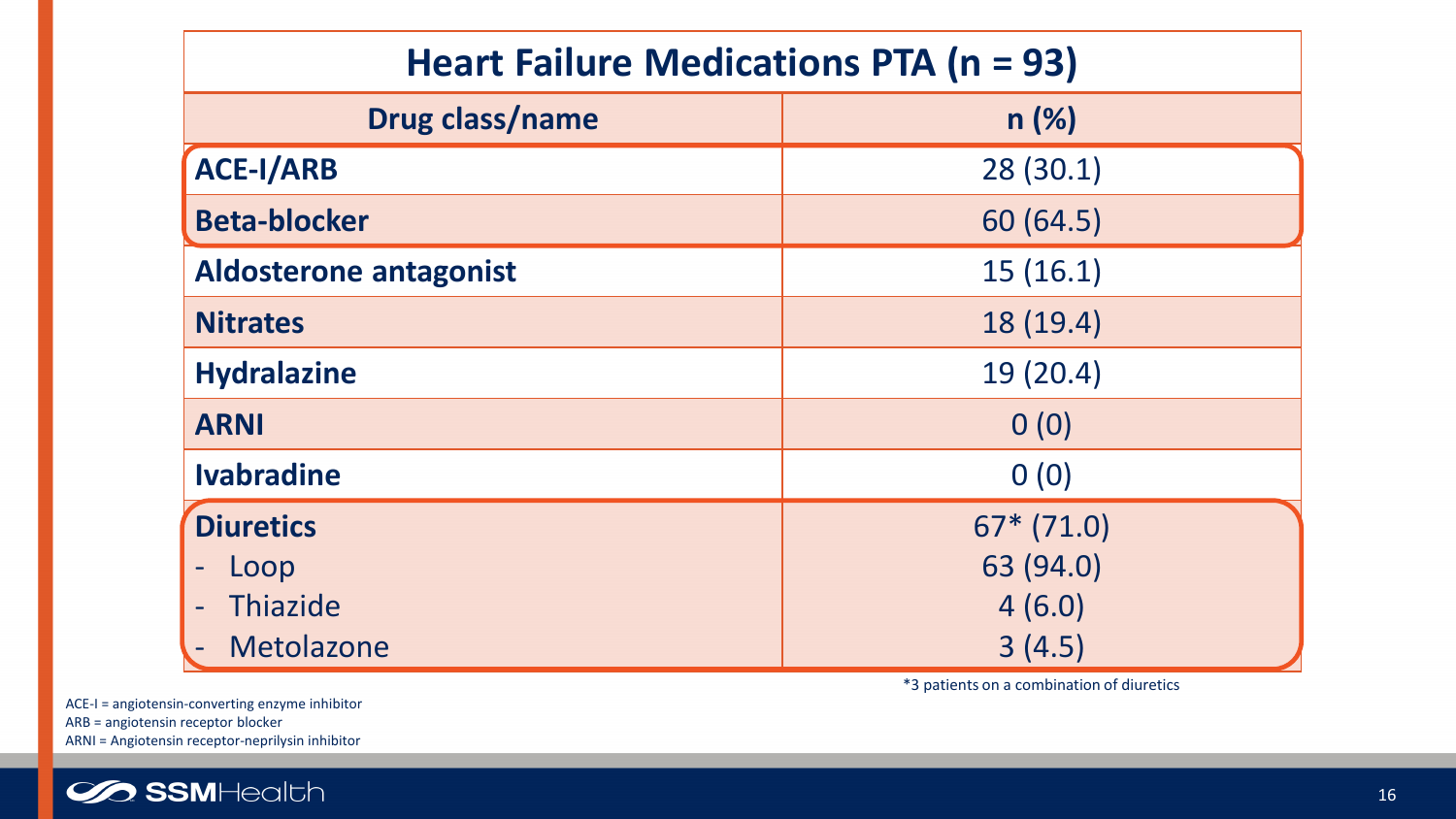## Primary Outcome



\*Preventable: patients admitted to the hospital solely for the treatment of heart failure with IV diuretics

PNA = pneumonia COPD = chronic obstructive pulmonary disease

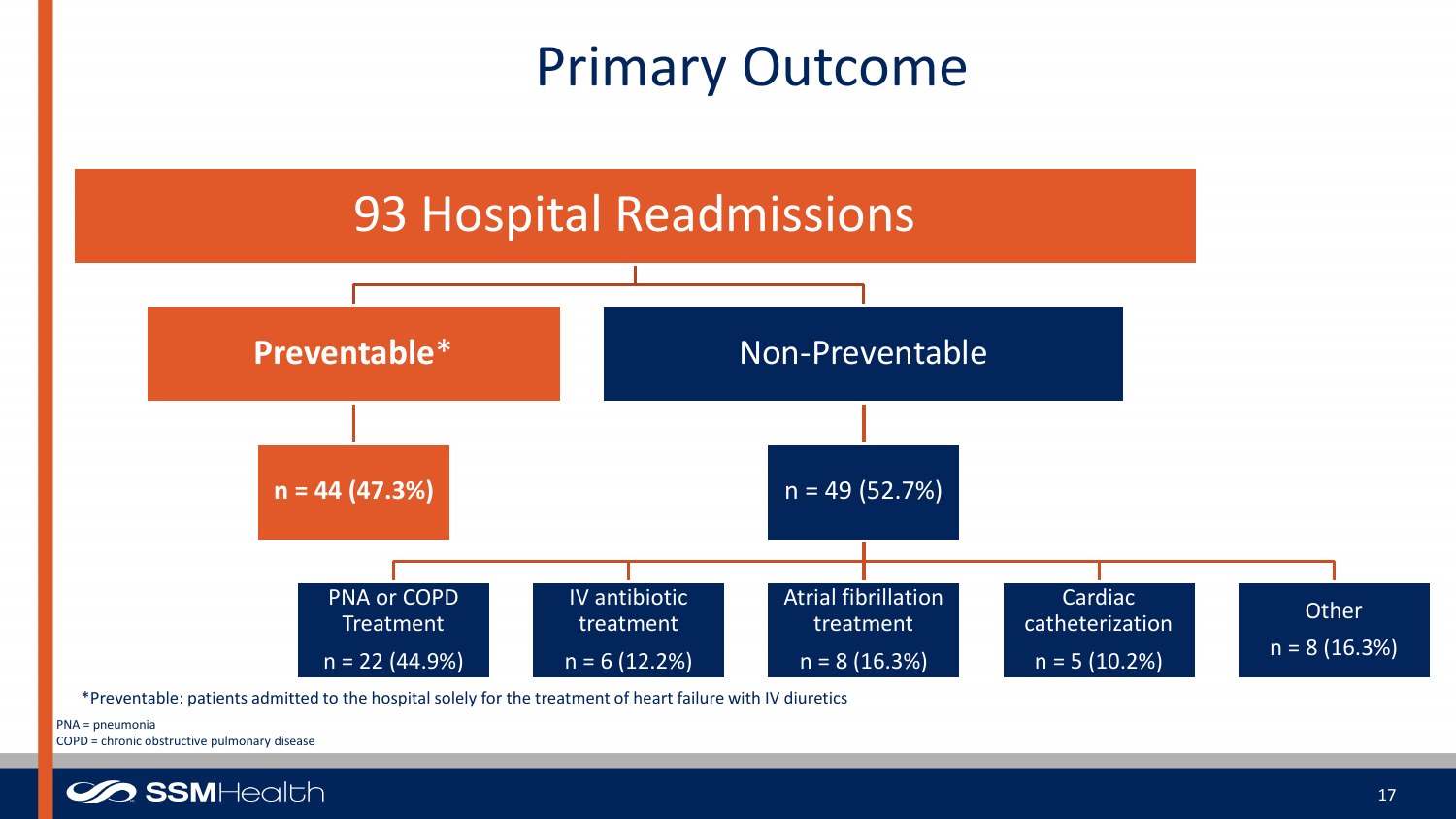## Secondary Outcomes

|                                                                                | <b>Median (IQR)</b> | <b>Total</b> |
|--------------------------------------------------------------------------------|---------------------|--------------|
| Hospital supply expense*, dollars (\$)                                         | 1,946 (1,003-2,922) | 99,424       |
| Length of hospitalization, days                                                | $4.0(2.0-6.0)$      | 204          |
|                                                                                | Mean ± SD           | <b>Total</b> |
| <b>Total number of HF-related hospital</b><br>admissions within study duration | $3.0 \pm 1.0$       | 130          |

\*Hospital supply expense = LOS x supply expense APD

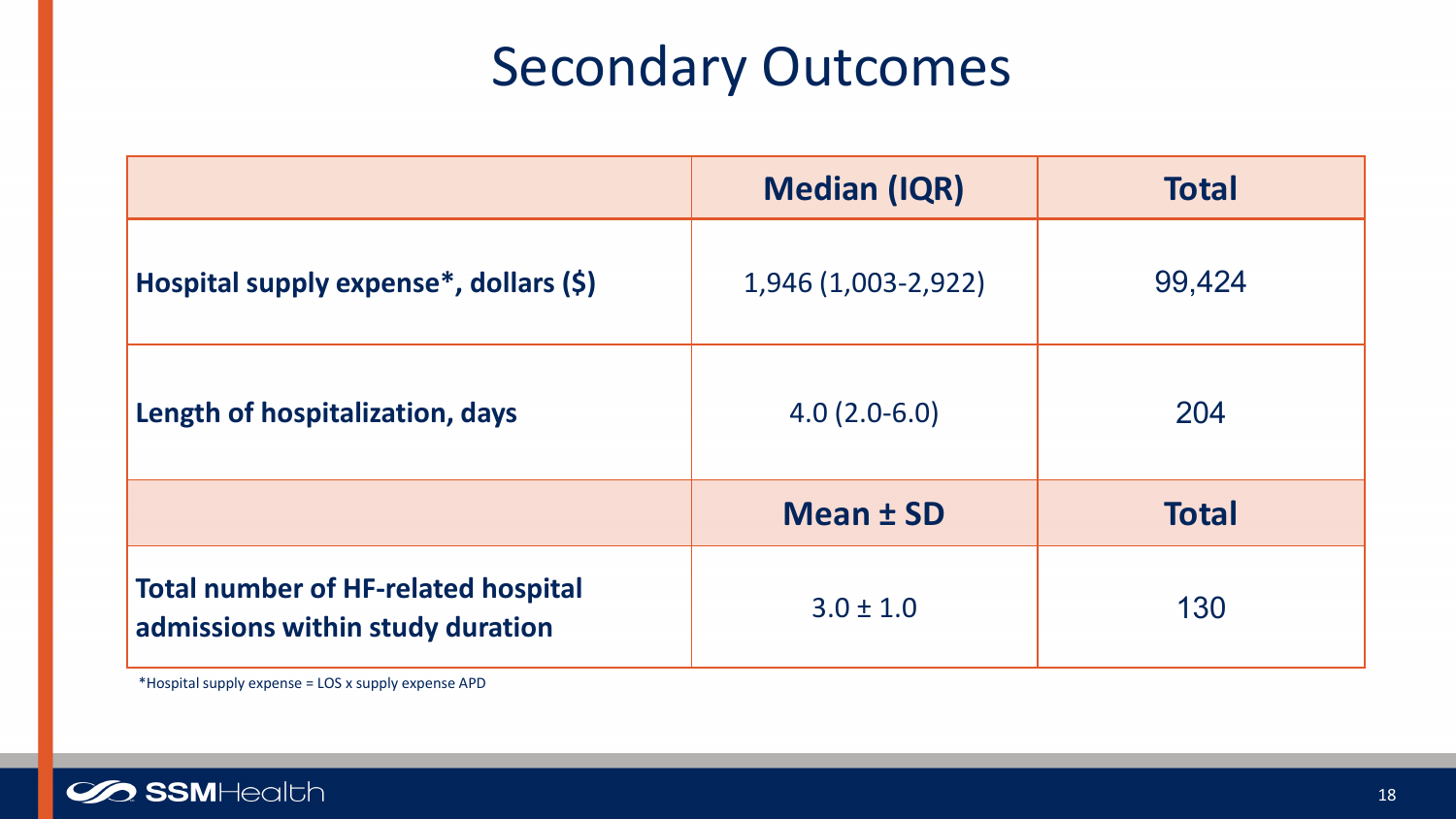## IV Diuretics within 24 Hours of Hospitalization

| <b>Diuretic</b>                | n(%)      | <b>Furosemide dose</b><br>equivalent, mg<br>$(mean \pm SD)$ |
|--------------------------------|-----------|-------------------------------------------------------------|
| <b>Furosemide</b>              | 41 (93.2) |                                                             |
| <b>Bumetanide</b>              | 1(2.3)    | $114 \pm 55$                                                |
| <b>Furosemide + bumetanide</b> | 2(4.5)    |                                                             |

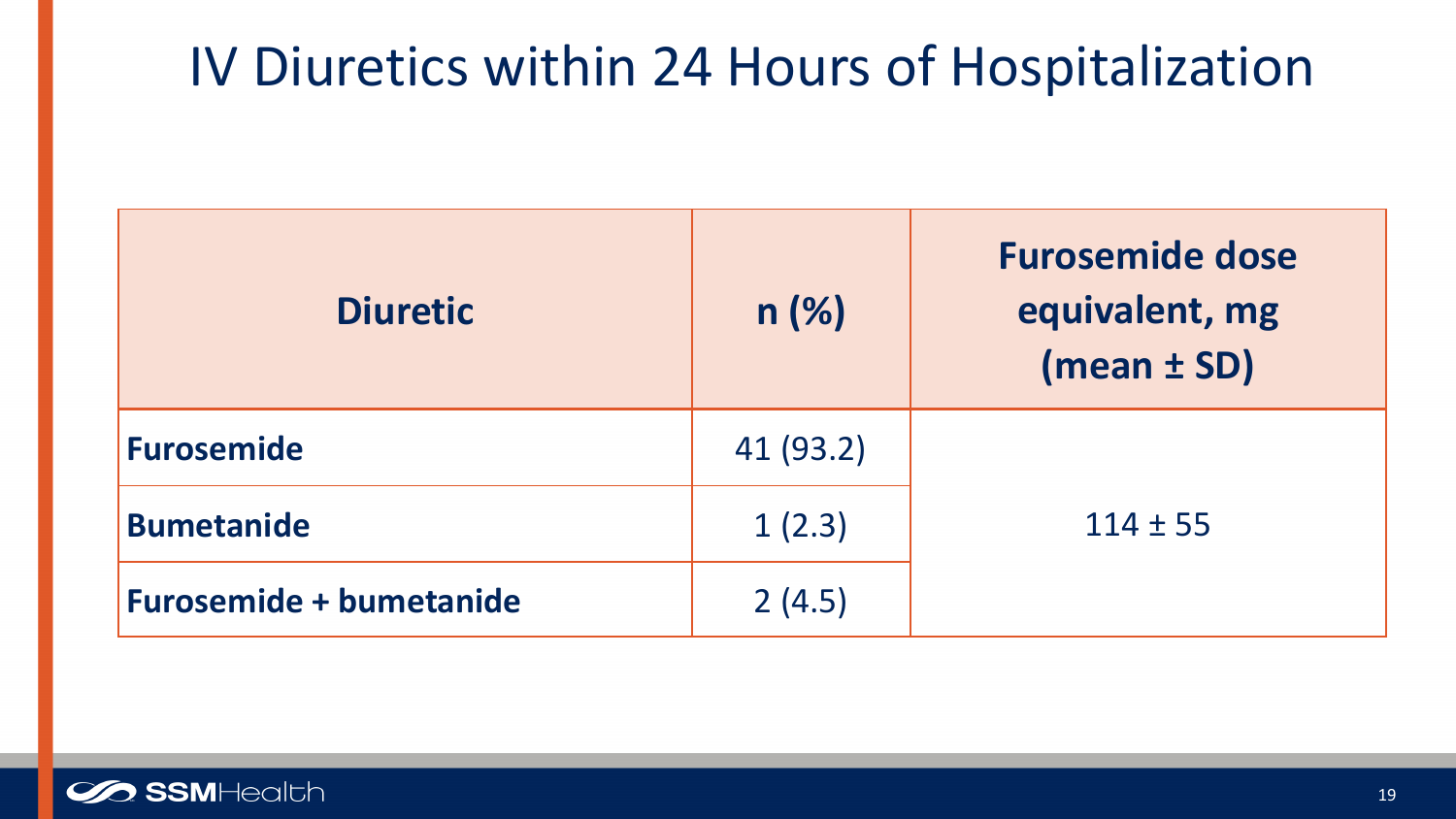#### Adverse Effects Associated with IV Diuretics

| <b>Adverse effects</b> | n(%)    |
|------------------------|---------|
| <b>Muscle cramps</b>   | 0(0)    |
| <b>Hypotension</b>     | 1(2.3)  |
| <b>Dizziness</b>       | 0(0)    |
| <b>Syncope</b>         | 0(0)    |
| Hypokalemia            | 8(18.2) |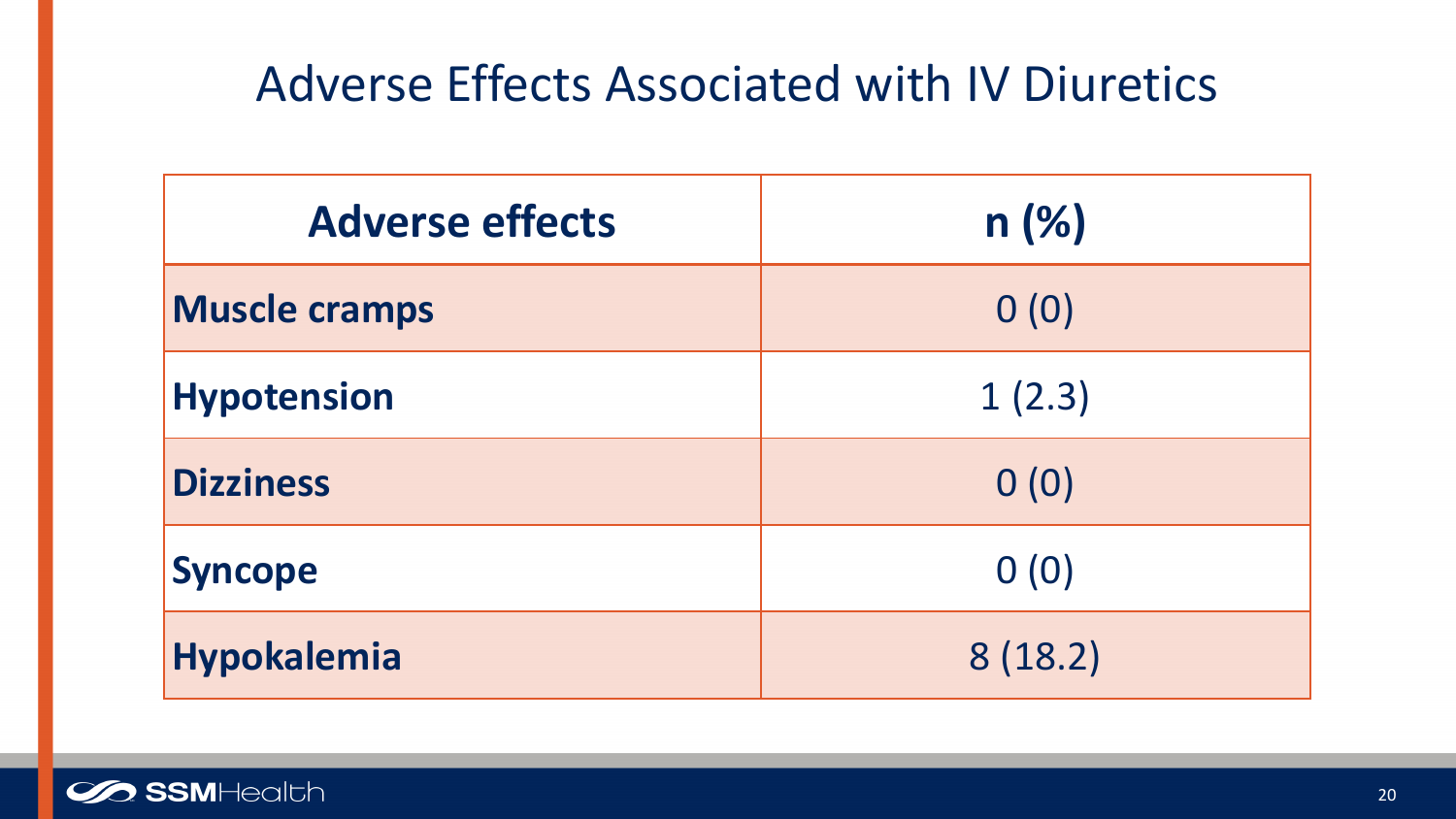### Opportunities for Medication Optimization in HFrEF (n = 23)

| Class/drug                        | <b>Drug Omission</b> | <b>Consider</b><br><b>Dose Adjustment</b> | <b>Consider Alternative</b><br><b>Formulation</b> | <b>No Opportunity</b><br><b>Identified</b> |
|-----------------------------------|----------------------|-------------------------------------------|---------------------------------------------------|--------------------------------------------|
| <b>ACE-I/ARB</b>                  | 13                   | 8                                         | $\overline{0}$                                    | $\overline{2}$                             |
| <b>Beta-blocker</b>               | 9                    | 12                                        |                                                   |                                            |
| <b>Aldosterone</b><br>Antagonist* | 22                   | $\overline{0}$                            | $\overline{0}$                                    |                                            |
| Nitrates*                         | 22                   | $\Omega$                                  |                                                   | $\Omega$                                   |
| Hydralazine*                      | 20                   | $\overline{3}$                            | $\overline{0}$                                    | $\overline{0}$                             |
| Sacubitril-valsartan <sup>*</sup> | 23                   | $\overline{0}$                            |                                                   | $\Omega$                                   |
| Ivabradine*                       | 23                   | $\Omega$                                  | $\Omega$                                          | $\Omega$                                   |

\*potential opportunities for optimization based on individual patients

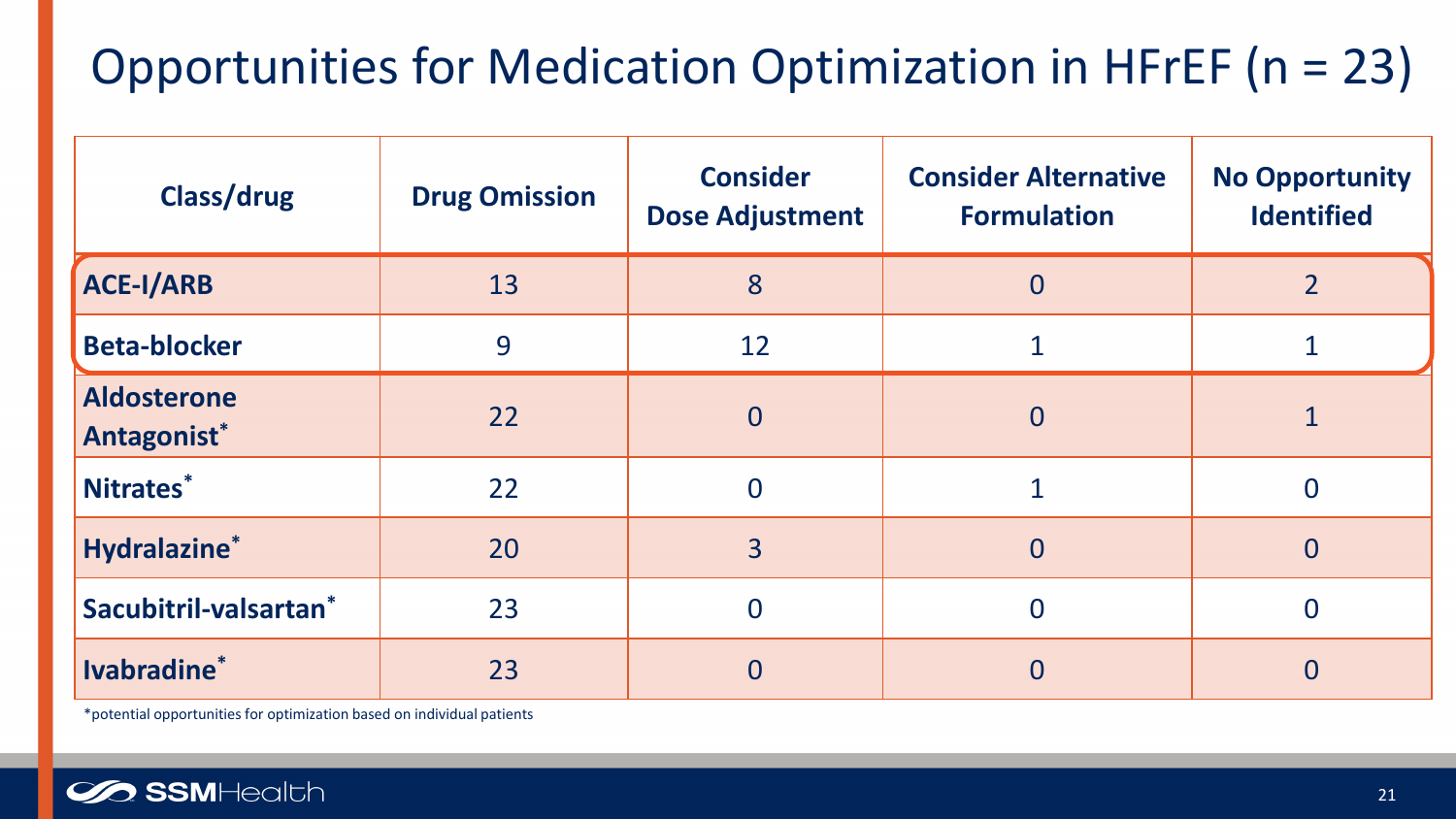#### Opportunities for Medication Optimization in HFrEF (n = 23)



**Medications**

■ Drug Optimized ■ Drug Ommission ■ Consider Dose Adjustment ■ Consider Alternative Formualtion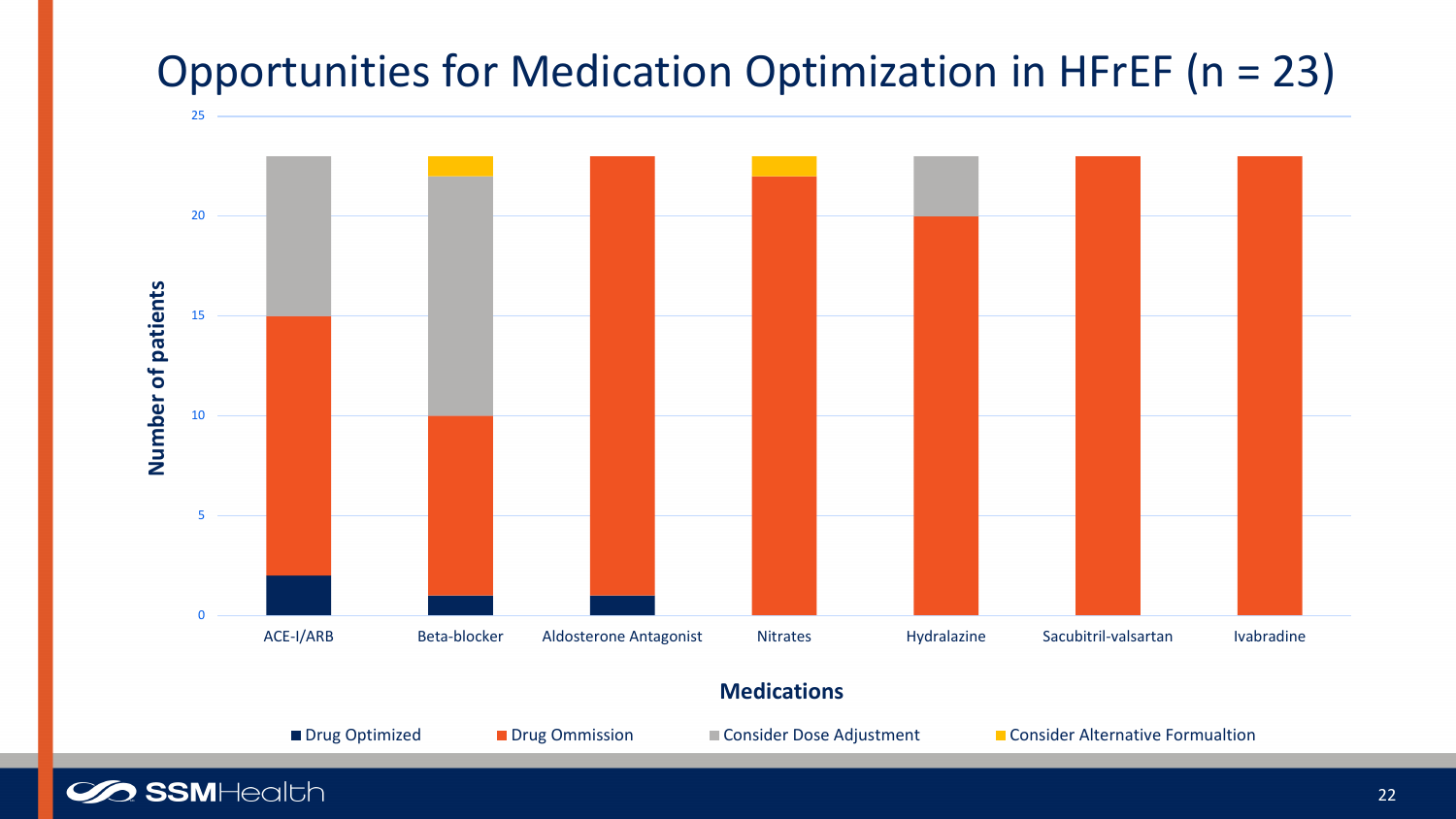## **Discussion**

#### **Strengths**

- Validated diagnosis codes
- Confirmed HF status based on symptoms
- Definitions consistent with current literature
- Study duration
- Adjudication committee
- Limitations
	- Cost of admission is not all-inclusive
	- Primary outcome excludes HF-related admissions falling outside 30-days from index admission
	- Medications that may exacerbate HF were not addressed
	- Some hospitalizations may have been missed due to being outside of the Epic network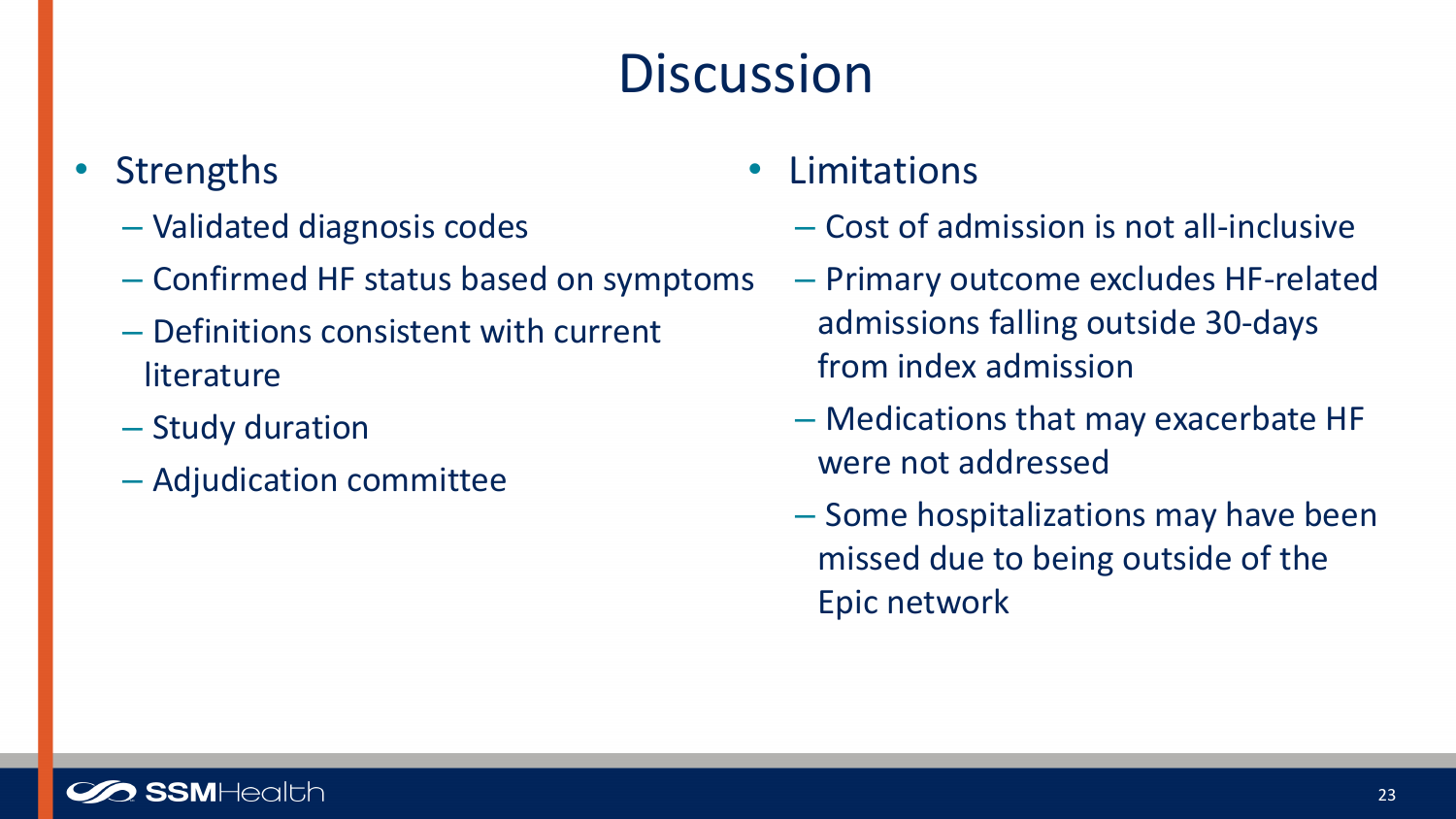## Conclusions

- Nearly 50% of HF readmissions to SSM Health St. Clare Hospital were preventable, resulting in nearly \$100,000 in hospital supply expenses
- Outpatient multidisciplinary HF diuresis clinics can possibly prevent HF readmissions
	- Provide opportunities for medication optimization and education
	- Lower hospital supply expense
- SSM Health St. Clare Hospital outpatient multidisciplinary HF diuresis clinic proposal